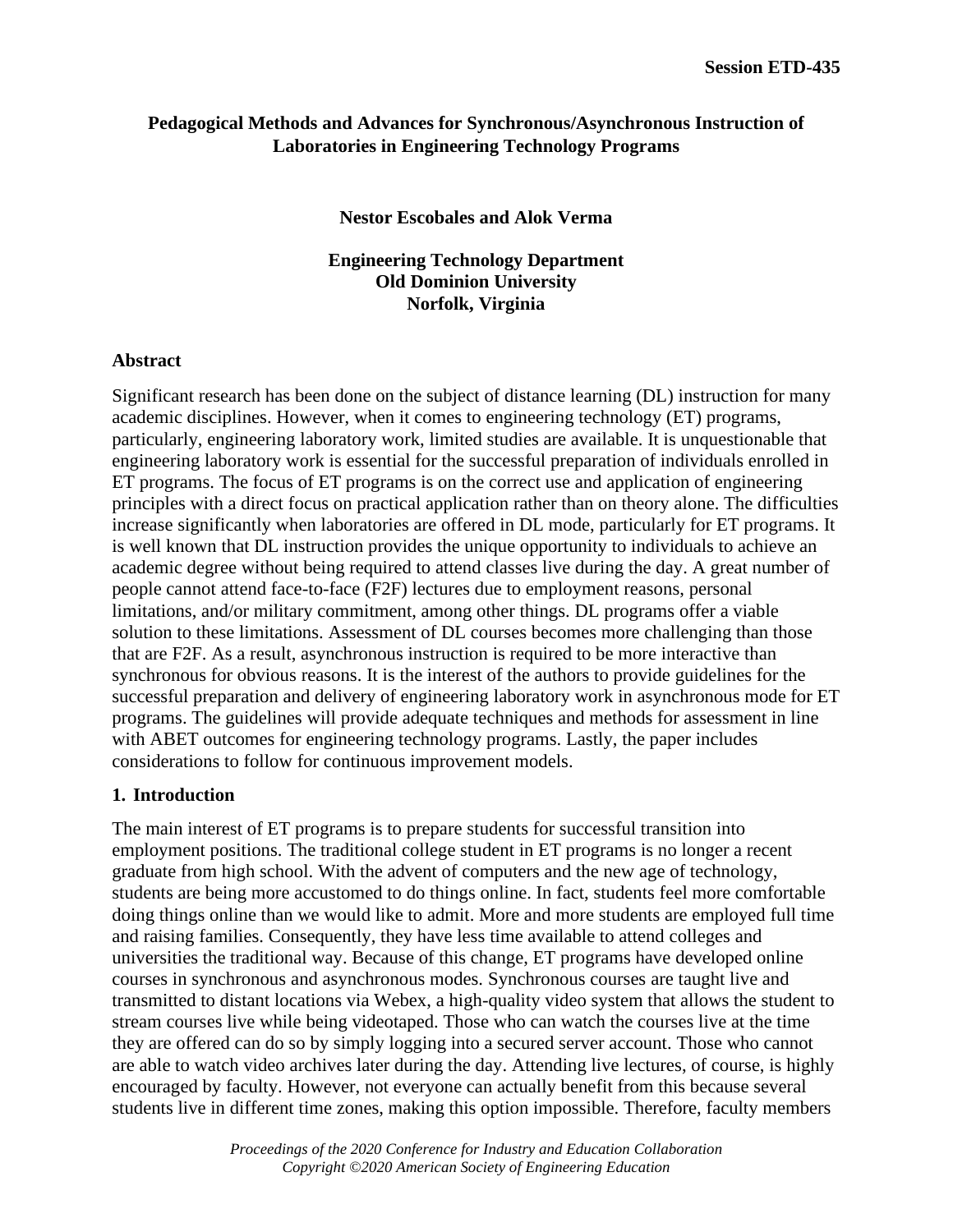must account for this condition when developing their online course schedules. Imposing mandatory attendance and giving pop quizzes may result in problems to several students. Therefore, there has to be some flexibility on the part of the faculty.

Engineering laboratories form integral part of ET curricula. There are several laboratory types such as materials testing, fluids, soils, thermal, computer, and power energy labs, to name a few. Significant work has been documented in the past decade for asynchronous course development but not specifically for ET laboratories. This paper focuses on the development of a materials testing laboratory in asynchronous mode. The main goal is to set up guidelines for developing a successful laboratory online.

Tota-Maharaj [1] discussed the importance of providing an online support system for student's access to remote and distributed laboratory facilities. In addition, he emphasized that laboratory exercises are a key component of the learning experience. Feisel and Rosa [2] stated that engineers must have a knowledge of nature that goes beyond mere theory, knowledge that is traditionally gained in educational laboratories. Stefanovic [3] presented fundamental objectives of learning through distance learning laboratories as well as the special issues connected with these labs, including their effectiveness. Students' feedback was also discussed. Fabregasa et al. [4] used two main software tools: Simulink and Easy Java Simulations, which are control and authoring tools to build interactive applications in Java without special programming skills. The interactive remote laboratories RLs created by this approach give students the opportunity to perform experiments with real equipment from any location, at any time, and at their own pace. The paper also discusses an evaluation of the approach used according to students' criteria and academic results. Daud and Razali [5] described a proposed design and approach to improve asynchronous engineering technology laboratory experience using communication and control technology. They used the UniMAP e-Lab system that enables experimental knowledge in a particular field of engineering technology, and experimental results of the research are disseminated and exploited effectively. Solution design of hardware and software, as well as the characteristics of education, were discussed.

#### **2. Materials Testing Laboratory**

The materials testing laboratory is taught in conjunction with the strength of materials course as a pre or co-requisite. The lab aims to conduct experimental testing at a small scale. The lab focuses on safety practices, oral and written communication, analytical skills, team-work effort, equipment use, collection and processing of data, and observations. In addition, the lab is a writing intensive or W course. This means that at least 51% of the course has to include writing expectations, feedback, and report preparation as a part of the course syllabus. One of the main goals of the lab is to teach students to become effective writers. We must also train the students regarding experimental work. The student must be able to follow instructions, procedures, and be able to collect, process, and evaluate data. The grading of the reports heavily relies upon the student's ability to write coherently. The learning process must include techniques specially designed to improve the writing of professionally written reports. We can initiate this process by keeping the same rules utilized for teaching on campus labs but focusing more on the fact that students are not present. So the main constrain is how to overcome the fact that the student is not in the laboratory. Can we effectively teach someone things that are meant to be taught in person online? This largely depends on the course layout and techniques used that will be demonstrated here.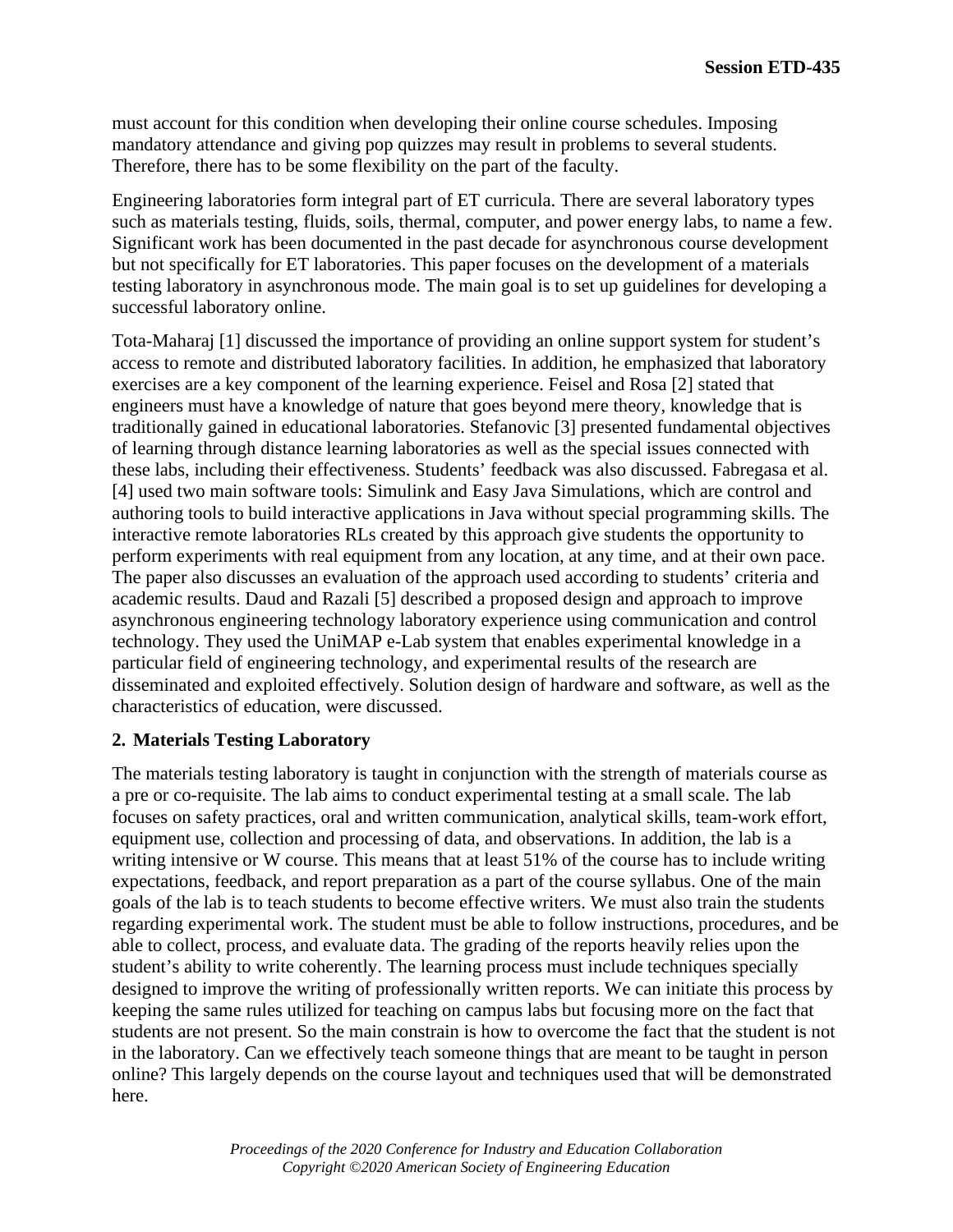## **3. Course Layout**

The lab must be well structured. Table 1 shows the breakdown of the course offered during a typical summer semester. The overall length of time is approximately fourteen weeks. Proper explanation of each section or module is required. The faculty must be able to develop an assessment process that combines both ABET student outcomes with course objectives. The student is required to complete a quiz at the end of the experiment, write a professionally written report that includes developing a short video explaining the findings, and taking a final comprehensive examination at the end of the course. Since this is an under-graduate course, students are guided through the process of generating a written report. A template is provided for the development of the report. A template is presented in the Appendix. The template is consistent with industry practices and can be implemented later on when they join professional practice.

| <b>Table 1 Course Schedule</b> |                                          |                      |                                   |  |  |
|--------------------------------|------------------------------------------|----------------------|-----------------------------------|--|--|
| Exp.<br>No.                    | Title of Experiment                      | <b>Starting Date</b> | <b>Ending Date</b><br>or Due Date |  |  |
|                                | Course Overview & Syllabi                | May 14               | May 19                            |  |  |
| $\mathbf{1}$                   | Verification of a Testing Machine        | May 20               | May 26                            |  |  |
| $\overline{2}$                 | <b>Tension Test of Metals</b>            | May 27               | June 2                            |  |  |
| 3                              | Hardness Test of Metals                  | June 3               | June 9                            |  |  |
| $\overline{\mathbf{4}}$        | Compression and Flexure Test of Concrete | June 10              | June 16                           |  |  |
| 5                              | Compression and Flexure Test of Wood     | June 17              | June 23                           |  |  |
| 6                              | <b>Torsion Test</b>                      | June 24              | July 1                            |  |  |
| $7\phantom{.0}$                | <b>Impact Test</b>                       | July 1               | July 7                            |  |  |
| 8                              | <b>Fatigue Test</b>                      | July 8               | July 14                           |  |  |
| 9                              | <b>Nondestructive Testing</b>            | July 15              | July 21                           |  |  |
| 10                             | <b>Shear Test of Metal Fasteners</b>     | July 22              | July 28                           |  |  |
|                                | Comprehensive Final Exam                 | July 29              | August 1                          |  |  |
| $\blacksquare$                 | <b>Summer School Ends</b>                | August 3             |                                   |  |  |

The course objectives are noted below.

## **Course Objectives:**

- 1. Understand the differences between experimental and theoretical designs.
- 2. Observe/learn how laboratory equipment operates.
- 3. Learn about safety in a laboratory setting.
- 4. Learn about collecting, processing, and presenting laboratory data.
- 5. Review and apply fundamentals learned in statics and strength of materials.
- 6. Prepare professionally written reports using Word and Excel or similar software.
- 7. Work effectively in teams.
- 8. Improve communication skills.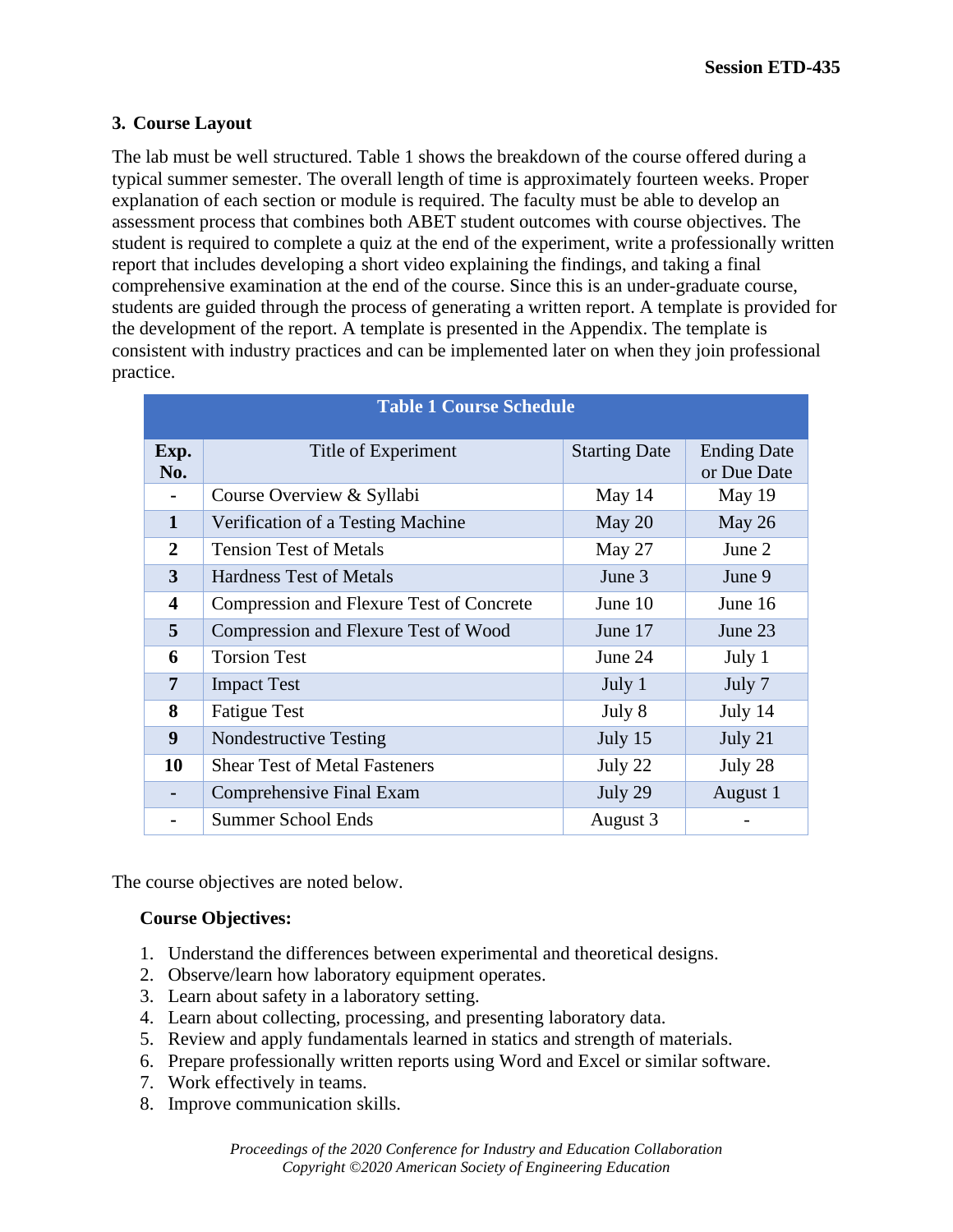Additional lab objectives for each experiment must be developed by the faculty in charge. The use of measurable objectives is highly recommended such as determine, calculate, develop, construct, etc.

#### **4. Student Interaction**

One of the key components when teaching an asynchronous lab is to have constant communication with students. Since in-person instruction is not possible, it is important to explain procedures using a combination of techniques. This allows for an interactive experience, which enhances the learning process. Some recommendations are noted below.

- 1. Writing Include in the experiment background clear writing procedures and instructions. A stepped process is recommended.
- 2. Graphs If the student is required to develop a graph, a template should be included to avoid ambiguity.
- 3. Tables If the student is required to develop a table, a template should be included to avoid ambiguity.
- 4. Pictures Pictures are extremely helpful to provide an insight of the topic at hand.
- 5. Short videos Short videos from the faculty member allow a break from long reading sessions and provide a sense of connection with the students. It also gives an opportunity for the student to get to know you.

It was mentioned earlier in the course layout section that students must develop and submit a short video with each report submittal. Since the course is asynchronous and interaction F2F is nonexistent, asking students to develop a short video explaining their reports solidly contributes to their development of communication skills. The evaluation of the student is simplified in Table 2. The students are provided about a week to review the lecture notes or modules associated with the lab. After completing this part, they have to write the technical report. The video presentation summarizes a week's worth of work.

| <b>Table 2 Oral Video Rubric</b> |                                           |                  |                    |                |  |
|----------------------------------|-------------------------------------------|------------------|--------------------|----------------|--|
| <b>Items</b>                     | $9-10$ pts                                | 7-8pts           | 5-6pts             | Less than      |  |
|                                  |                                           |                  |                    | 5pts           |  |
| Self-                            | Provided his                              | Provided his     | Provided his       | Did not        |  |
| introduction                     | name                                      | name. The setup  | name, but the      | provide his    |  |
|                                  |                                           | can be improved  | setup is           | name, and/or   |  |
|                                  | marginal                                  |                  |                    | the setup is   |  |
|                                  |                                           |                  |                    | not ideal      |  |
| <b>Provided lab</b>              | Clearly                                   | Provided a short | Somewhat           | Very           |  |
| number and                       | identified what                           | version of the   | identified the     | vague/poor     |  |
| title                            | he/she is doing                           | lab              | lab                | identification |  |
|                                  |                                           |                  |                    | of the lab     |  |
| <b>Provided</b>                  | Provided clear<br>Somewhat                |                  | Provided some,     | Very poor      |  |
| summary                          | goals and                                 | provided goals   | but not all of the | presentation   |  |
|                                  | and objectives<br>objectives<br>goals and |                  |                    | of goals and   |  |
|                                  |                                           |                  | objectives         | objectives     |  |

*Proceedings of the 2020 Conference for Industry and Education Collaboration Copyright ©2020 American Society of Engineering Education*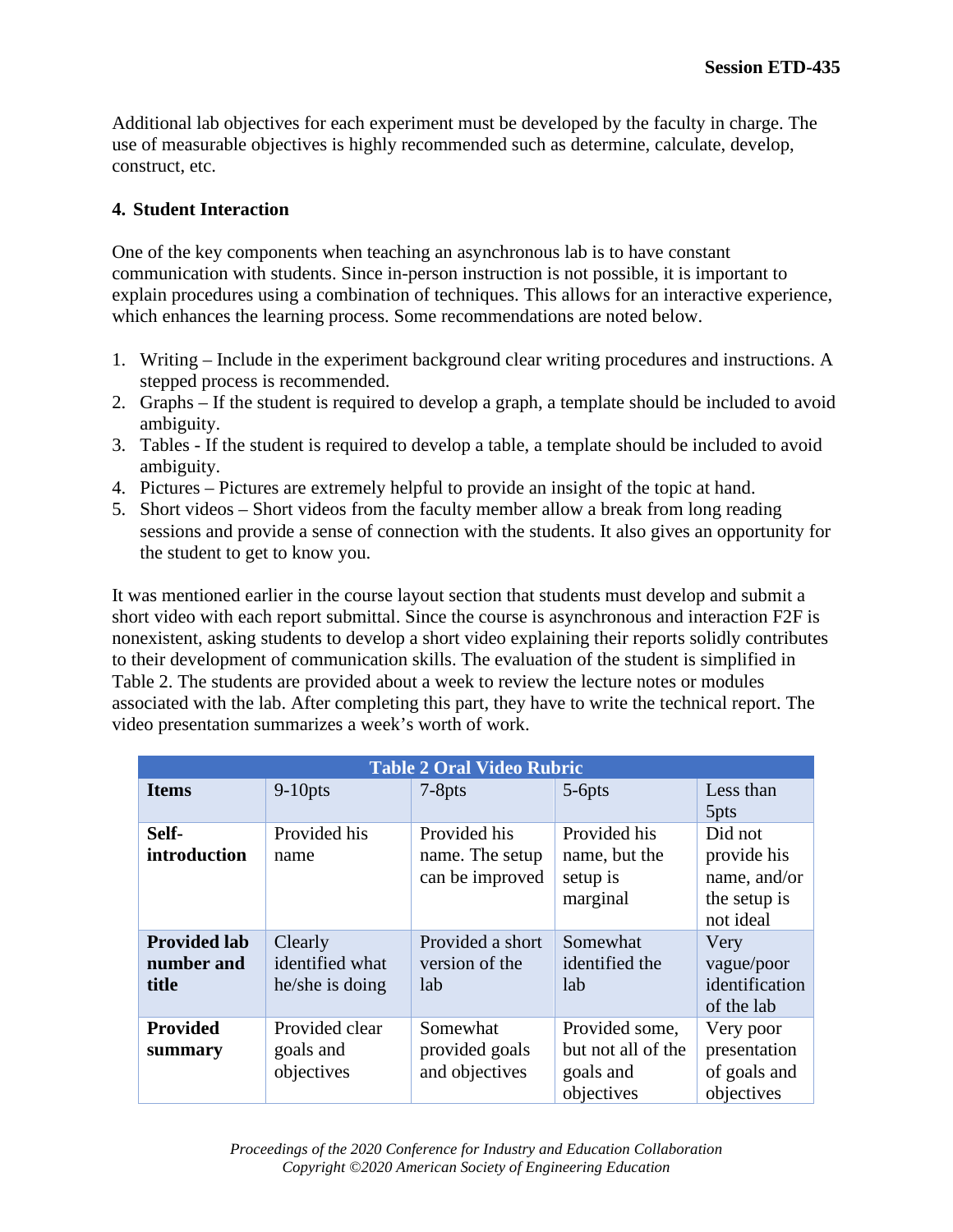| <b>Provided</b><br>requirements                             | Discussed in<br>detailed form all<br>lab requirements                               | Somewhat<br>discussed all lab<br>requirements                                              | Provided some<br>of the lab<br>requirements                                       | Very poor<br>presentation<br>of lab<br>requirements                                        |
|-------------------------------------------------------------|-------------------------------------------------------------------------------------|--------------------------------------------------------------------------------------------|-----------------------------------------------------------------------------------|--------------------------------------------------------------------------------------------|
| <b>Discuss</b><br>equipment<br>and materials<br>used        | Discussed all<br>equipment and<br>materials used                                    | Somewhat<br>introduced the<br>equipment and<br>materials                                   | Provided some<br>of the<br>equipment and<br>materials                             | Very poor<br>presentation<br>of materials                                                  |
| <b>Discussed</b><br>collection and<br>processing of<br>data | Adequately<br>discussed<br>collection and<br>processing of<br>data                  | Somewhat<br>discussed<br>collection and<br>processing of<br>data                           | Provided some,<br>but not all of the<br>collection and<br>processing of<br>data   | Very poor<br>presentation<br>of collection<br>and<br>processing<br>of data                 |
| <b>Discussed</b><br>results                                 | Very clear<br>presentation of<br>results                                            | Somewhat<br>discussed the<br>results obtained                                              | Provided some<br>of the results but<br>were incomplete                            | Very poor<br>presentation<br>of results                                                    |
| Provided a<br>conclusion                                    | A conclusion<br>was provided<br>highlighting<br>main<br>observations and<br>results | Somewhat of a<br>conclusion was<br>provided<br>highlighting<br>observations and<br>results | Provided a brief<br>conclusion with<br>some of the<br>observations and<br>results | Very poor<br>conclusion<br>with little to<br>n <sub>O</sub><br>observations<br>and results |

# **5. Effective Use of Technology**

The background provided for each experiment is not intended to replace a book. While great effort is placed in providing equations and procedures, the lab is taken concurrently with the strength of materials course. At the very least, the student must have already taken the prerequisite in order to take the lab. Hence, the student must research the subject matter. The lab course is also intended to teach the student about the use of Excel and Word. The student is required to use these to improve their presentation skills. For instance, setting up a database and being able to enter equations of engineering mechanics to eventually plot graphs, add titles, change the scale of the axes and/or identify relevant points on the graph itself. These exercises solidly contribute to the correct use and application of technology in the classroom. Most of the equipment is also operated by commercial software and students are provided with operational procedures. This allows the student to become familiar with different lab equipment vendors.

## **6. Communication and Feedback**

One of the key components in asynchronous courses is the students' communication and feedback. The most difficult thing for students is to read information and have a clear understanding of the procedures and lab requirements. It is thus suggested to be specific and concise when developing instructions and/or procedures. Likewise, the grading process must be thorough. Comments must be added to the pdf submitted by the student following a well-crafted rubric. The lab course is linked to Blackboard, which is a communication tool between the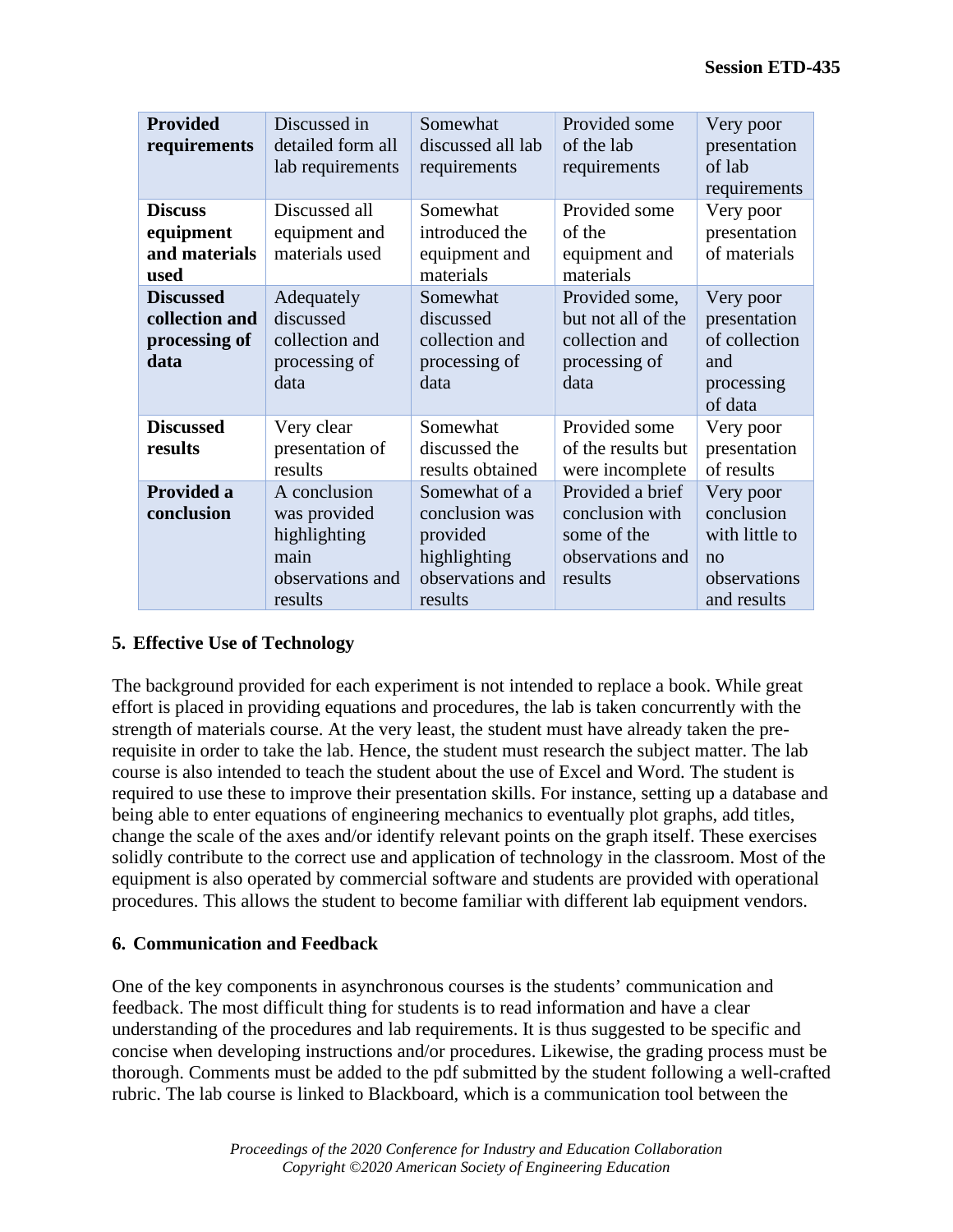faculty member and the students. It is also a place where course documents, handouts, announcements, and grades can be accessed. The faculty member shall post frequently asked questions FAQs, friendly reminders, and general feedback shortly after entering grades at the grade center. Individual feedback is provided on the reports, which are transmitted to students electronically. It is the recommendation of the authors to provide comments on the reports, but to be concise. In addition, constructive criticism is highly encouraged.

#### **7. Assessment**

The students must be assessed using the overall and specific course objectives. These must be tied to the ABET student outcomes. For materials testing laboratory, the following ABET outcomes are recommended:

- c. an ability to conduct, analyze, and interpret experiments, and apply experimental results to improve processes
- e. an ability to function effectively on teams
- f. an ability to identify, analyze, and solve technical problems
- g. an ability to communicate effectively

These outcomes are taken from the 2018-2019 Criteria for Accrediting Engineering Technology Programs. In addition, the students must be assessed analytically. Likewise, it is very important to obtain feedback from the students in the form of surveys. Surveys should be made available immediately after submittal of each report. Some of the basic questions asked are presented below.

- Q1. Based on your experience with online courses, what is your overall impression about this module?
- Q2. Were the module objectives clear?
- Q3. Were module activities aligned with the module content and resources?
- Q4. Were the module resources helpful in understanding the content and completing your assignments?
- Q5. What worked best for you in this module?
- Q6. What worked least for you in this module?
- Q7. What other comments and suggestions do you have about this module?

#### **8. Conclusion**

This paper provides effective guidelines for the successful preparation of an asynchronous laboratory. The organization and structure of the lab plays a very important role in the success of this model. The lack of F2F interaction requires constant communication from the faculty and the student. The use of the rubrics provides an effective system of evaluation. The introduction of the development of a video presentation by the student to explain his/her findings significantly improves the overall results of the course. In addition, the student significantly improves presentations skills. Use of common Microsoft products like Word and Excel are emphasized throughout the lab. The inclusion of templates to prepare tables, graphs, and reports provides consistency in the work produced by the students and similarities to the work they will encounter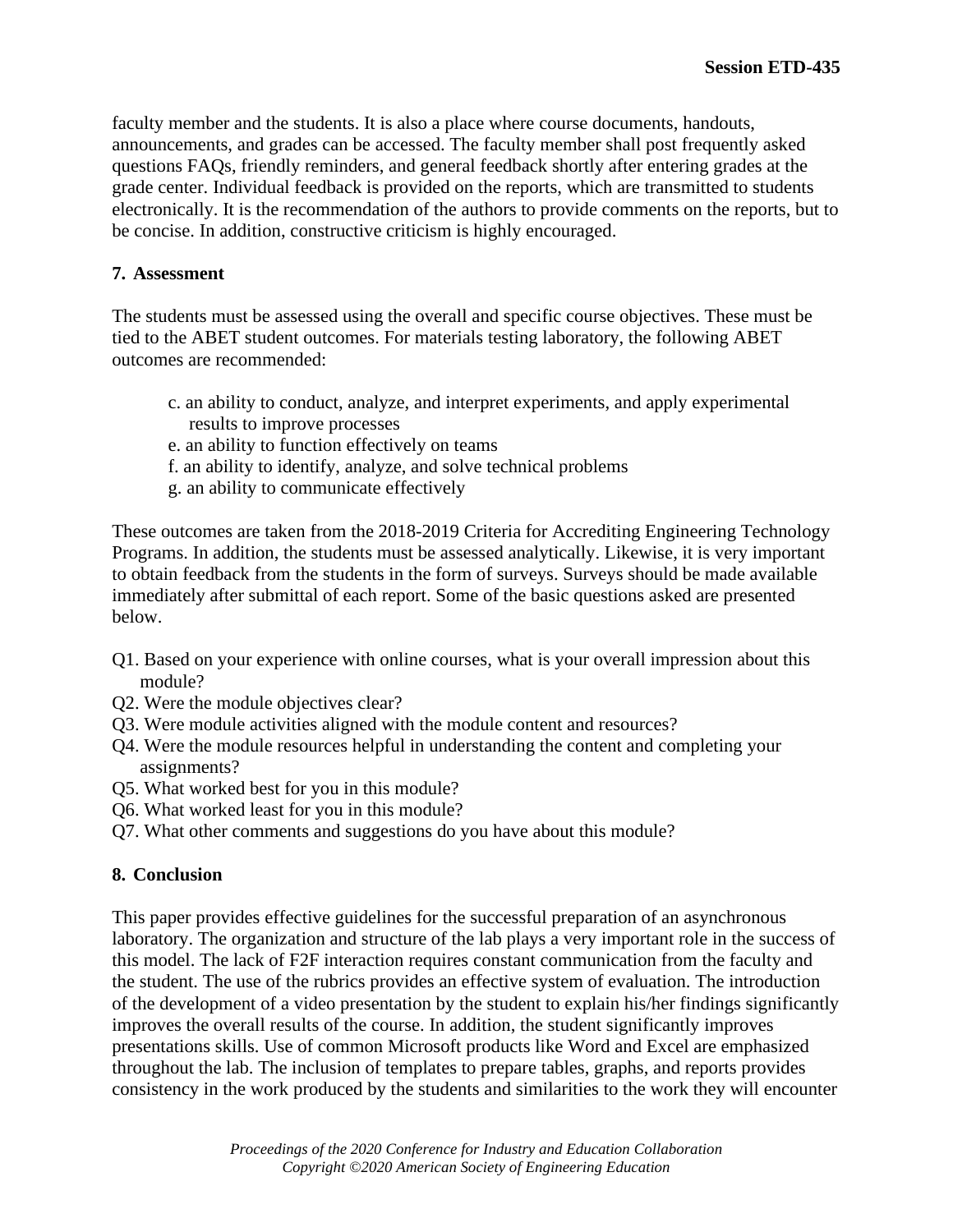in engineering consulting practices. This altogether provides an additional sense of understanding of what is expected after college.

#### **References**

- [1] Kiran Tota-Maharaj, "A Critical Perspective of an Online Hands-On Laboratory Framework for Environmental Engineering Courses," *International Journal of Engineering Pedagogy*, vol. 2, issue 3, pp. 58-62, 2012.
- [2] Lyle D. Feisel and Albert J. Rosa, "The Role of the Laboratory in Undergraduate Engineering Education," *Journal of Engineering Education*, vol. 94, issue1, pp. 21-30, 2005.
- [3] Miladin Stefanovic, "The Objectives, Architectures and Effects of Distance Learning Laboratories for Industrial Engineering Education," *Computers & Education*, vol. 69, pp. 250-62, 2013.
- [4] E. Fabregasa, G. Fariasa, S. Dormido-Cantoa, S. Dormidoa, and F. Esquembreb, "Developing a Remote Laboratory for Engineering Education," *Computers & Education*, vol. 57, issue 2, pp. 1686-1697, 2011.
- [5] Mohd Hisam Daud and Zol Bahri Razali, "UniMAP e-Lab for Electrical Engineering Technology: Future Online Laboratory Classes," *MATEC Web of Conferences*, vol. 78, p. 1008, January 1, 2016.

#### **Biographical Information**

**Mr. NESTOR ESCOBALES, P.E.** is a senior lecturer and Materials Testing Laboratory director in the Engineering Technology Department at Old Dominion University (ODU). Mr. Escobales is currently a PhD candidate in the Civil Engineering and Environmental program at ODU. Mr. Escobales completed MS in Civil Engineering from the University of Illinois at Urbana-Champaign (UIUC) and a BS in Civil Engineering from the Polytechnic University of Puerto Rico (PUPR). Mr. Escobales' area of expertise is structural engineering and he is also a licensed professional engineer in the state of Kansas.

**Dr. ALOK K. VERMA, P.E.** is Ray Ferrari Professor in the Engineering Technology Department at Old Dominion University (ODU). Dr. Verma received his BS in Aeronautical Engineering from IIT Kanpur, MS in Engineering Mechanics and PhD in Mechanical Engineering from ODU. Prof. Verma is a licensed professional engineer in the state of Virginia, a certified manufacturing engineer, and has certifications in Lean Manufacturing and Six Sigma. Dr. Verma's research interest lie in the areas of organizational productivity, process improvement, agility of organizations, lean manufacturing, six sigma and non-traditional manufacturing processes.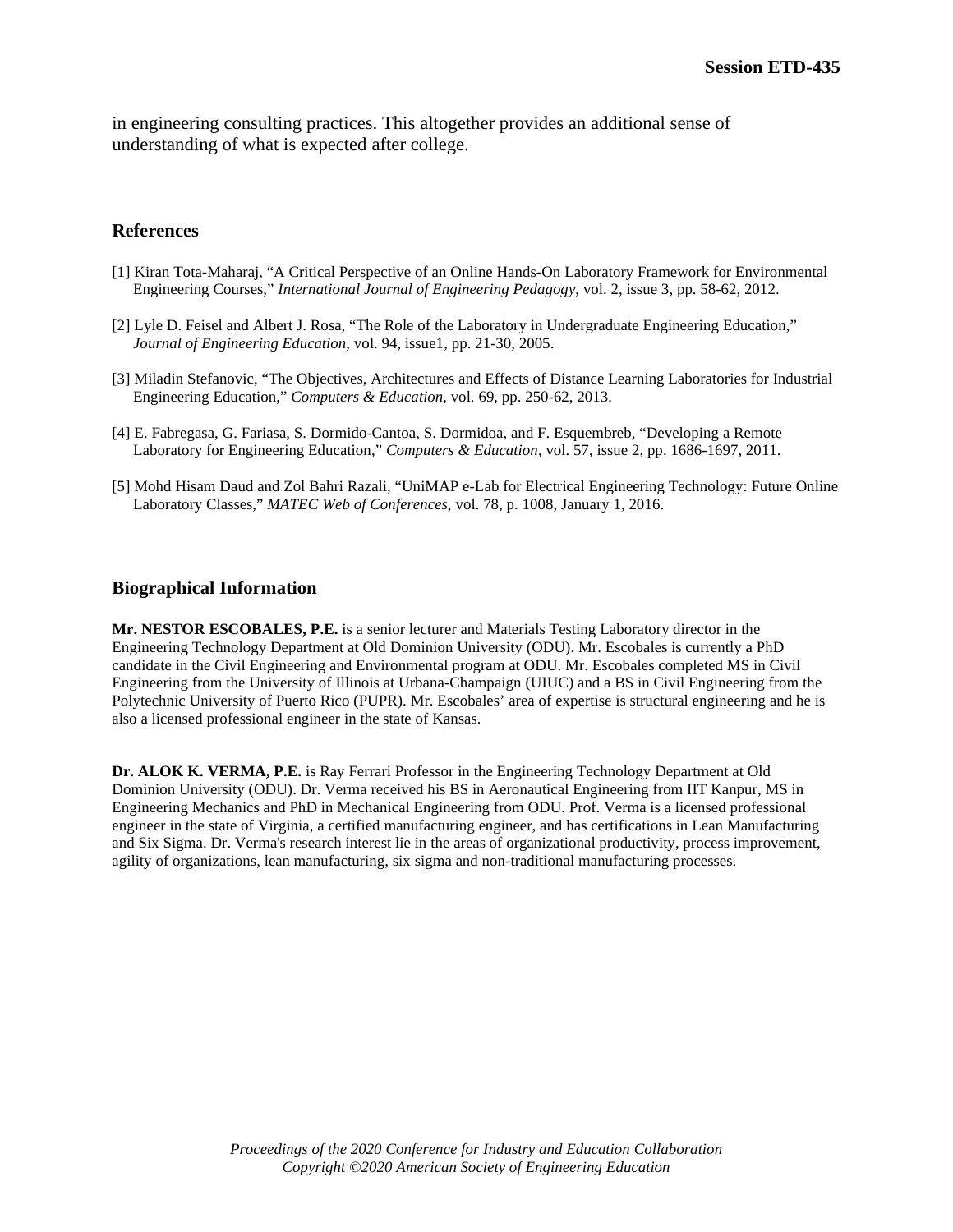## **Appendix**

### 1. **Report Template**

The report must include a cover letter with the following information at the minimum.

- 1. Full Name
- 2. Course and Term
- 3. Experiment name and number
- 4. Department's name
- 5. Date of submittal

## **Table of Contents**

- 1. Summary
- 2. Procedure
- 3. Equipment
- 4. Experiment Requirements
- 5. Required Data
- 6. Sample Calculations
- 7. Sketches/Graphs
- 8. Test Results
- 9. Sample Calculations
- 10. Conclusions/Analysis
- 11. References
- 12. Appendix

## **1. Summary**

This is an abstract. Briefly explain what the experiment is all about. The sections noted below can be organized back to back. Use single space and Times New Roman number 12 font.

# **2. Procedure**

Provide the necessary steps required to conduct the experiment. Be specific.

## **3. Laboratory Equipment**

Indicate the name of the equipment needed to conduct the experiment. Also, indicate all other necessary instruments required. Add pictures of the equipment to enhance your report presentation. Add a figure number and a name/title to each one.

## **4. Experiment Requirements**

This is what is expected to be determined. Make sure the goals and objectives for each experiment are met. See the coursepak for details.

# **5. Required Data**

This is the data that is collected to produce the report. Use the data tables' format provided in the coursepak to organize/present this information. Embed the necessary tables and graphs from Excel or similar software.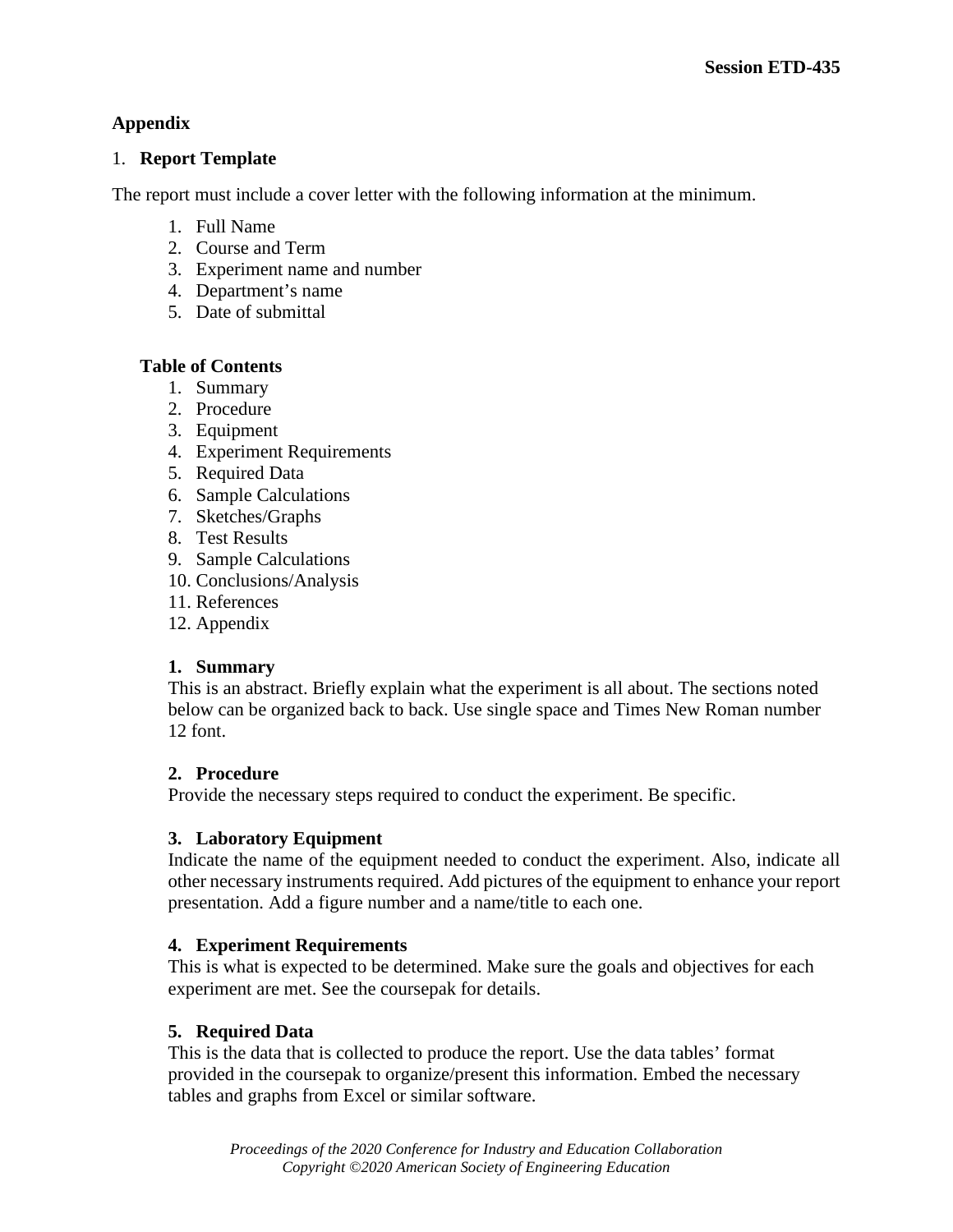#### **6. Sample Calculations**

Add sample calculations to substantiate how you arrived at your results. No need to repeat the same process for all data points or subsequent steps. If the procedure changes then add additional sample calculations.

#### **7. Sketches/Graphs**

Provide sketches or free body diagrams of the specimens for testing. Use a reasonable scale if you decided to draw anything. Feel free to use AutoCAD, if you like. Also, provide any tables or graphs that may be needed to obtain results. Clearly indicate what your selections are and/or how you made any selections. The use of Excel to develop tables and graphs is mandatory.

#### **8. Conclusion/Analysis**

Provide a brief conclusion of the laboratory. What did you find out? What constraints did you run into? What potential suggestions you have in order to obtain similar results? Did you meet the objectives for the lab? Be original in your response. The conclusion is not a book type response.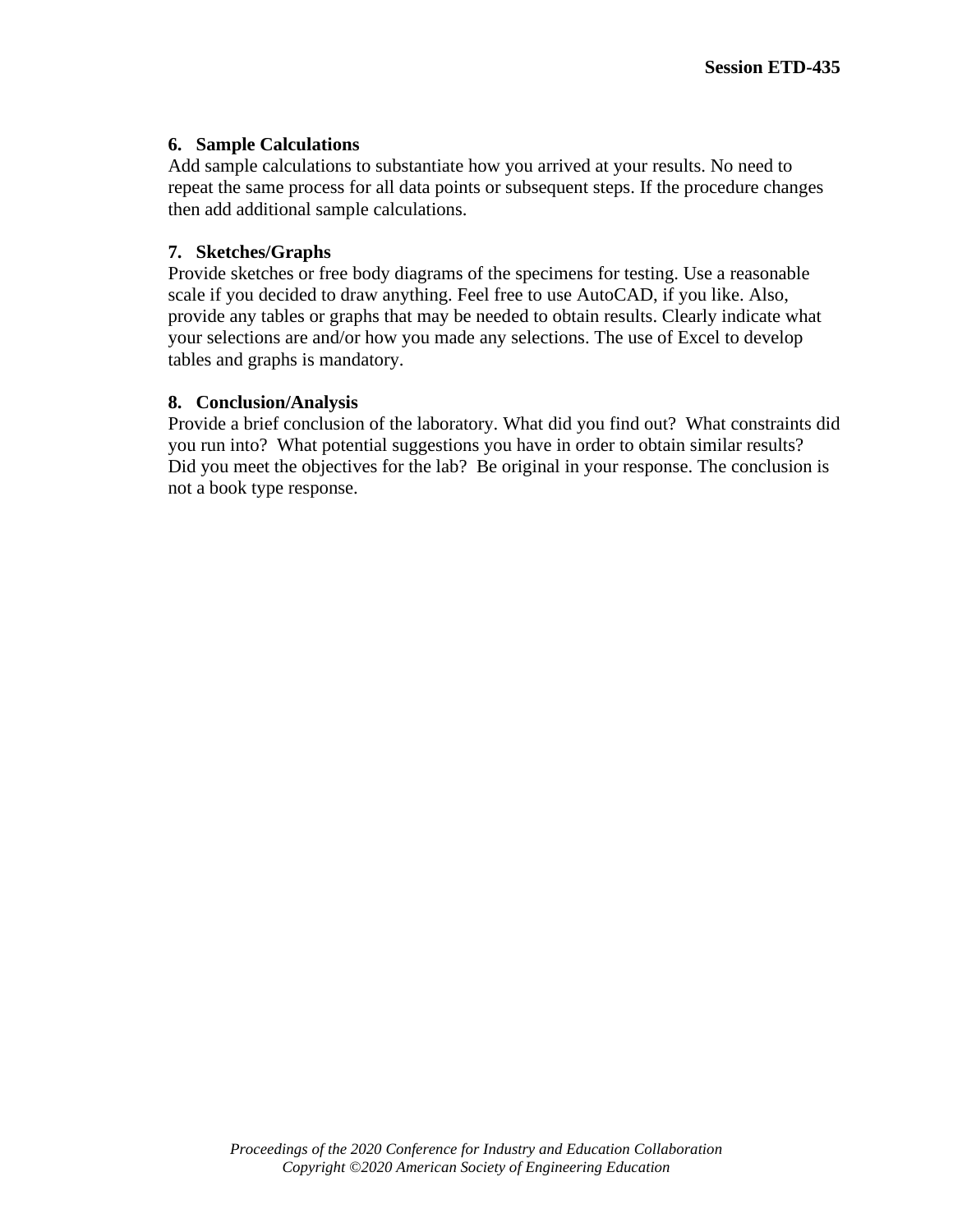# 2. **Table 3 Report Rubric**

| <b>Item</b>                                   | 5                                                                                                                                                        | 4                                                                                                                                                               | 3                                                                                                                                                | $\overline{2}$                                                                                                                      |                                                                               |
|-----------------------------------------------|----------------------------------------------------------------------------------------------------------------------------------------------------------|-----------------------------------------------------------------------------------------------------------------------------------------------------------------|--------------------------------------------------------------------------------------------------------------------------------------------------|-------------------------------------------------------------------------------------------------------------------------------------|-------------------------------------------------------------------------------|
|                                               | <b>9-10pts</b>                                                                                                                                           | 8-9pts                                                                                                                                                          | $7-8pts$                                                                                                                                         | $6-7pts$                                                                                                                            | <b>Below 6pts</b>                                                             |
| <b>Report Template</b><br>10%                 | Used the template provided.<br>Modified all parts. Name, title<br>of experiment, and date are<br>required.                                               | Used the template but<br>some sections are<br>somewhat<br>incomplete.                                                                                           | Used the<br>template but<br>sections are<br>missing or<br>incomplete.                                                                            | Used the<br>template but<br>hardly made<br>changes to it.                                                                           | Did not use<br>the template<br>or didn't<br>follow<br>instructions at<br>all. |
| <b>Equipment and</b><br>materials used<br>15% | Included pictures, figures, and<br>diagrams of the equipment<br>and materials. All specimens<br>are clearly defined. All items<br>are identified.        | Included pictures,<br>figures and diagrams<br>but some are not<br>clearly defined or<br>properly identified.                                                    | Some pictures,<br>figures, and<br>diagrams are<br>missing and<br>are not<br>properly<br>defined or<br>identified.                                | Hardly any<br>information<br>related to the<br>materials and<br>equipment<br>used in the lab.                                       | Did not<br>follow<br>instructions at<br>all.                                  |
| <b>Lab Procedure</b><br>20%                   | Clearly identified the lab<br>procedure without copying<br>and pasting directly from the<br>coursepak. Shows clear<br>understanding of the<br>procedure. | Shows understanding<br>of the procedure but<br>is missing some parts.                                                                                           | The procedure<br>is incomplete<br>and unclear.                                                                                                   | The procedure<br>is very vague.                                                                                                     | Did not<br>follow<br>instructions at<br>all.                                  |
| Data processing and<br>analysis<br>20%        | Collected the data correctly.<br>Included theoretical analysis<br>and used Excel to solve the<br>problem. Included graphs.                               | Collected data<br>correctly but some of<br>the theoretical<br>analysis is missing or<br>incorrect. Used Excel<br>but graphs are<br>missing some<br>information. | Collected data<br>well but did<br>not correctly<br>made<br>calculations.<br>Used Excel but<br>the plot is<br>missing<br>relevant<br>information. | Collected data<br>but did not<br>provide<br>calculations.<br>The plots are<br>done by hand<br>as opposed to<br>using<br>technology. | Did not<br>follow<br>instructions at<br>all.                                  |